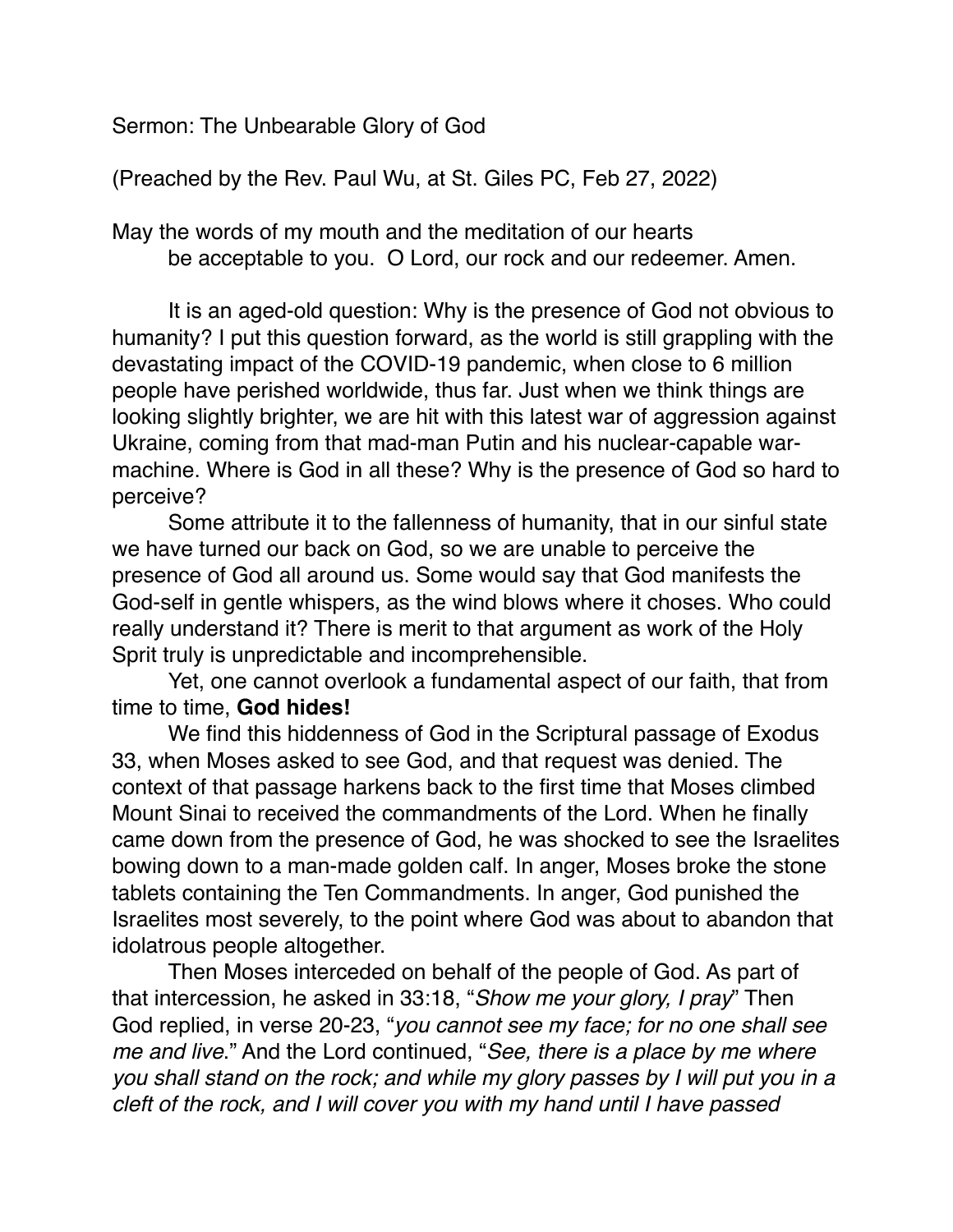*by; then I will take away my hand, and you shall see my back; but my face shall not be seen.*"

That passage inspires Frances J. Crosby in composing 'He Hideth My Soul', where the refrain goes,

> "He hideth my soul in the cleft of the rock, that shadows a dry, thirsty land; He hideth my life in the depths of His love, And covers me there with His hand."

It is a beautifully and poetically expressed sentiment, yet, strictly speaking, what is hidden in the original Scriptural passage is not Moses, rather it is God. God choose to reveal to Moses, not the full face of the God-self, but only the back.

Nonetheless, the back of God, was sufficiently glorious that it had somehow altered the face of Moses. In the following chapter, chapter 34, as Moses came down from Sinai the second time, carrying in his hand two new stone tablets, the skin of his face 'shone'.

Actually, we don't really know what had happened to Moses, nor are we sure what his face actually looked like. The Hebrew verb used here is 'qaran'. Most English versions of the Bible translate it as 'to shine'. However, a more literal translation should be 'to horn', taking from the Hebrew noun of 'qeren', that is 'horn'. That is how the early Church Father Jerome translated 'qaran' in the Latin Vulgate, that is 'to horn'. Which in term inspired the Renaissance artist Michelangelo to produce a marble sculpture of Moses with a pair of devil-like looking horns, on top of his head.

Whether the face of Moses 'shone' or somehow 'grew horns', the Israelites were sufficiently terrified that they won't go near him, unless his face is veiled. Not only God hides, he who come in close contact with the unbearable glory of God must veil. Yet this hiddenness of God was there not for ill but for good.

17th century mathematician and theologian Blaise Pascal argues that it is both proper and necessary for God to be at least partly concealed. In a series of brief passages known as Pensées (or Thoughts), Pascal wrote, "We can understand nothing of the works of God unless we accept as a matter of principle that he wished to blind some and enlighten other… If there was no obscurity, humanity would not be aware of its own corruption. If there was no light, humanity could not hope for a cure. Thus it is not only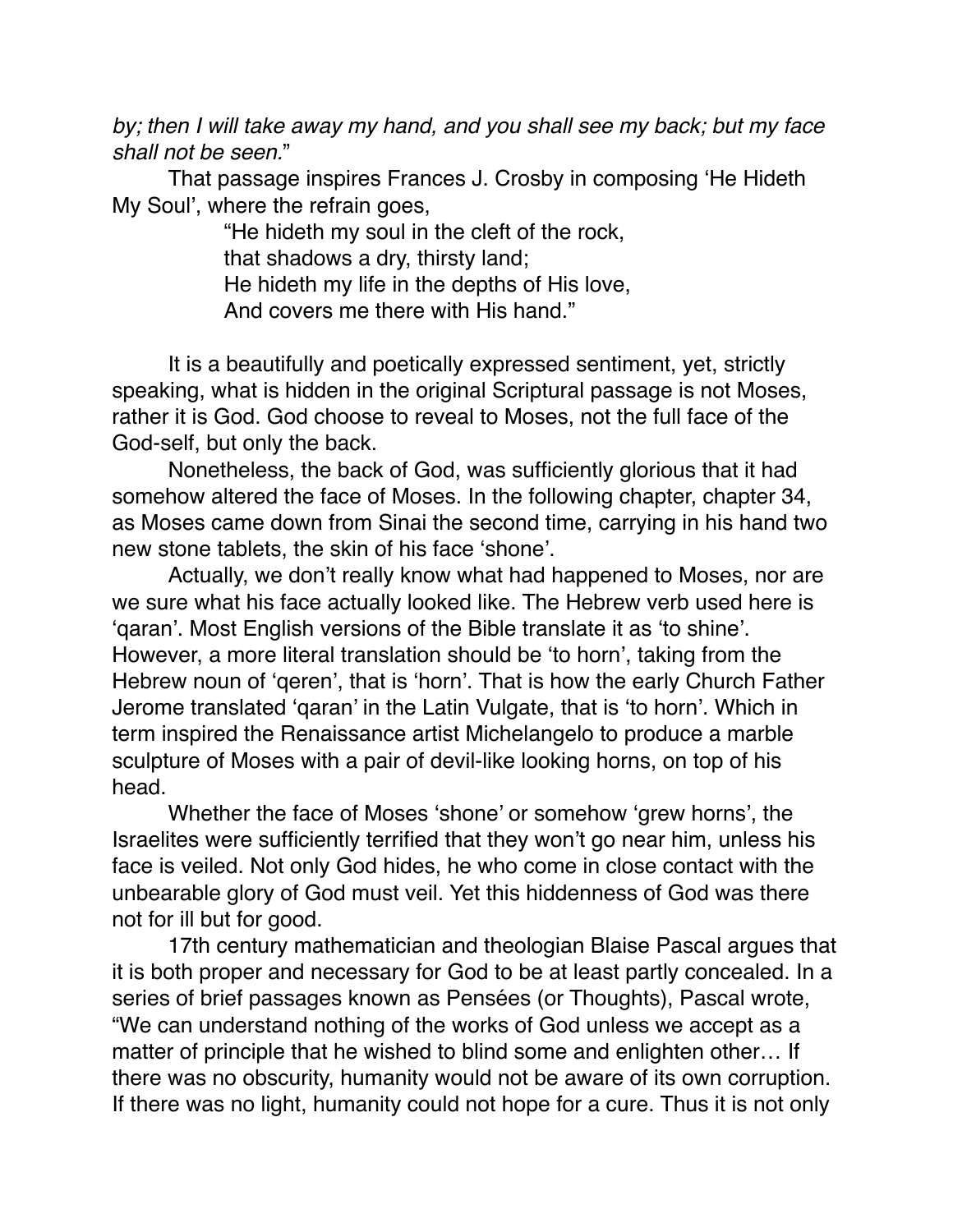right for us that God should be partly concealed and partly revealed; it is also useful…What can be seen on earth points to neither the total absence nor the obvious presence of divinity, but to the presence of a hidden God. Everything bears this mark."

Pascal's basic argument is that the existence of God is not obvious to human reason. Therefore, if God is to be truly found and really known, it must first come in the form of divine self-revelation. God's hiddenness is thus seen as a divine strategy to impress upon humanity of their need for faith. For faith is, as Hebrews 11:1 states, "the assurance of things hoped for, the conviction of things not seen".

Yet, faith is hard. Hard when life throws lemons at us, and expect us to make lemonade. Faith is hard when we are not able to see God. Harder still when God hides.

19th century poet and hymn writer Walter Chalmers Smith has this to say about God,

"Immortal, invisible God only wise.

In light inaccessible hid from our eyes.

Most gracious, most glorious, the Ancient of Days,

Almighty, victorious, thy great name we praise."

What Smith had done was taking two contradicting aspects of God the hiddenness and the glorious—and place them together in a song of praise. This invisible and inaccessible God is also the gracious, glorious, and victorious Ancient of Days, using a title of God found in the Book of Daniel. Hallelujah, this God is worthy of our praise, for when terrible things happen, and they inevitable will. We trust and sing that the immortal and almighty God still reigns, still rules, and shall be victorious.

It is worth noting though the glory of God was veiled in Moses, the same glory is seen clearly in Jesus, by his disciples. The passage in the Gospel of Luke 9 tells us that Peter and John and James, the three closest disciples went up on a mountain with Jesus, supposedly to pray. And while Jesus was praying, the appearance of his face changed, and his clothes became dazzling white. Not only that, the disciples also saw two men, Moses and Elijah, talking to Jesus. Here the Scripture is quite specific in verse 31—they appeared in glory. Though the three disciples were weighed down with sleep, they nevertheless witnessed the glory of Jesus, and the two men with him, in an event which we understand as the Transfiguration of Christ.